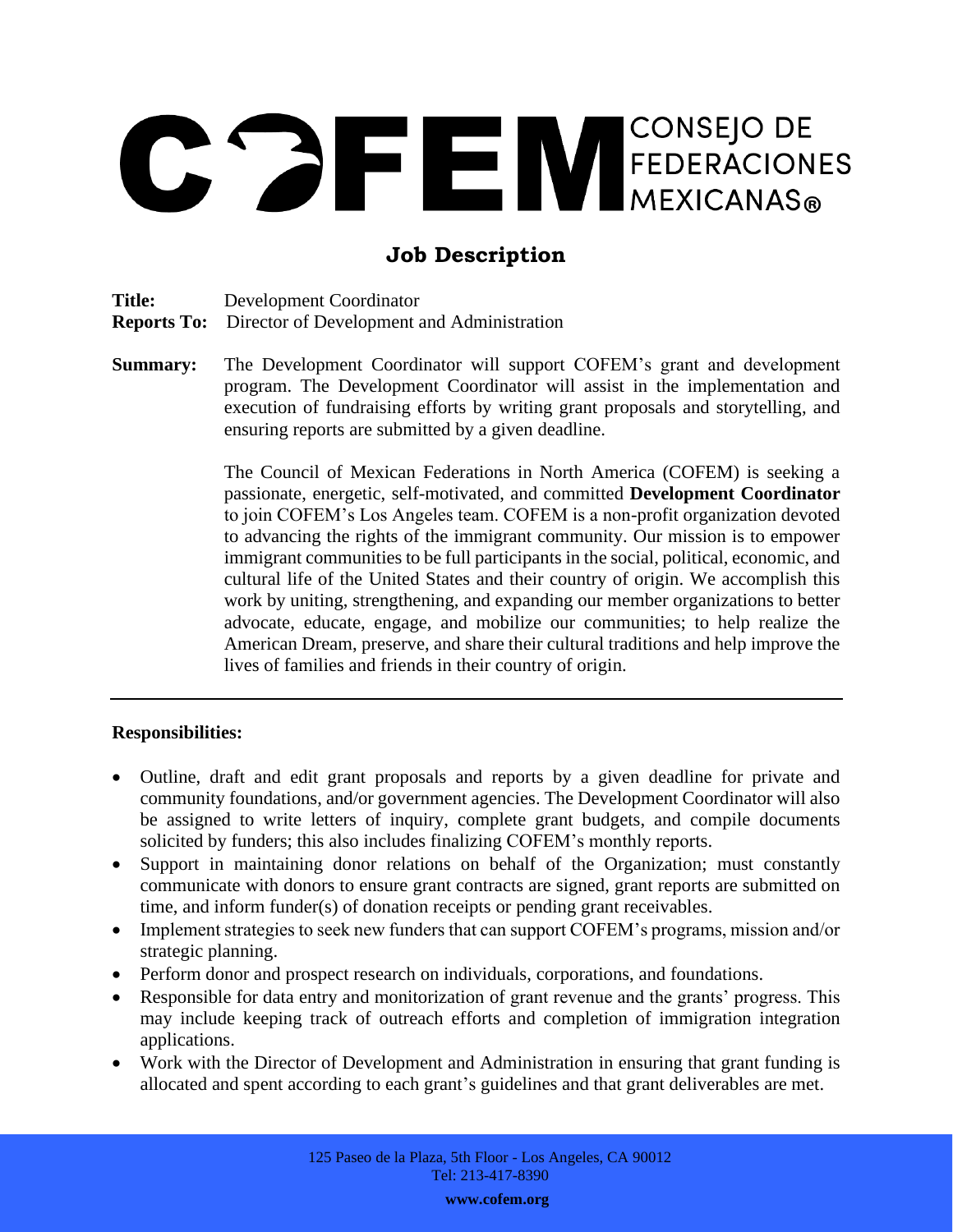- Draft and complete the annual revenue budget. The Development Coordinator will work in collaboration with the Director of Development and Administration and the Executive Director to have the final annual budget approved by the Organization's Board of Directors.
- Organize and maintain development records, office files, and other materials related to the development program.
- Assist with the Organization's website and social media accounts such as Facebook, Instagram, and Twitter. This includes posting on behalf of each program and engaging with COFEM's followers, as well as continuously updating COFEM's website.
- Must be accredited with the Department of Justice (DOJ) within a year of employment to assist with immigration integration applications during clinics
- Other responsibilities may be assigned.

# **Required Skills and Experience**

- 1-3 years of experience in grant writing, development, and fundraising
- Outstanding written and verbal interpersonal communication skills in English and Spanish, with the ability to understand and appeal to multiple and diverse audiences
- Excellent knowledge of social media apps (Facebook, Instagram, Twitter, and Wix) and strategies is preferred
- Strong leadership skills and ability to manage multiple projects simultaneously, often with shifting priorities, while working under direct supervision or independently
- Advanced in Microsoft Office programs such as Word, Excel, and PowerPoint
- Ability to handle confidential donor/constituency information with sensitivity and integrity
- Demonstrated ability to be creative, flexible, well-organized
- Experience in a similar position within the public or non-profit sector is preferred
- Experience with database fundraising software programs is preferred
- Passionate about human and civil rights, immigrant rights, environmental justice, and conservation

# **Education Requirements:**

Bachelor's degree in English, journalism, communications, public policy, or a related field is highly preferred. Education requirements may be waived if candidate meets all the above skills, abilities, and experiences.

## **Benefits:**

Standard employer paid benefits including medical, dental, and life insurance; sick & vacation pay, and employer-paid holidays.

## **Salary range:** \$21.00 per hour

This is a full-time, at-will, non-exempt position that is contingent to end based on the programs' deliverables and the funds available. The person hired will work 40 hours per week. Office hours